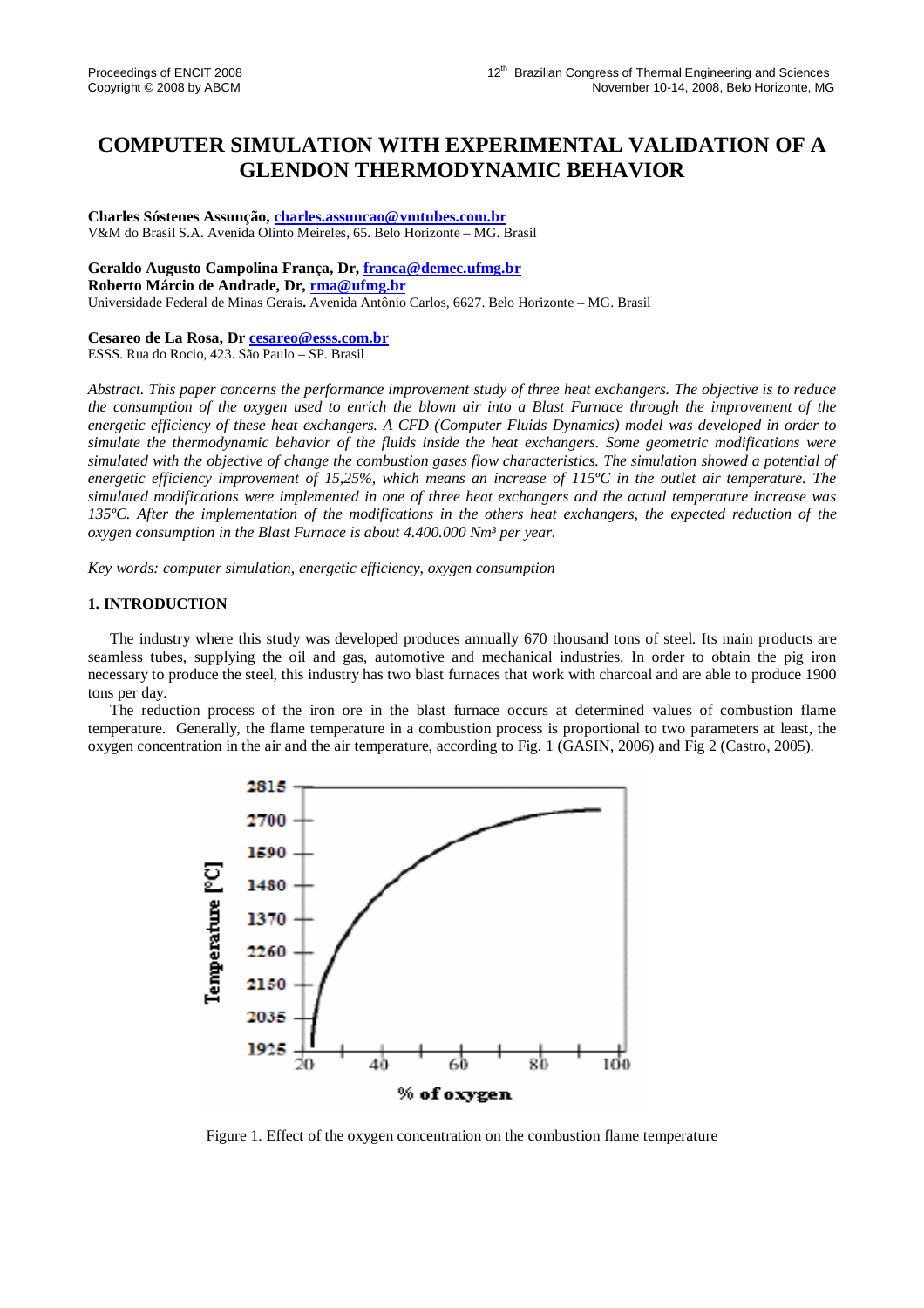

Figure 2. Effect of air temperature on the combustion flame temperature

As greater the oxygen concentration is, greater the combustion flame temperature will be. However, to enrich the combustion air with oxygen means to increase the production costs and that is not desirable.

On the other hand, the flame temperature in the blast furnace can be increased through the increase of the combustion air temperature. The combustion air of this industry's blast furnace is heated by three heat exchangers called Glendons.

These heat exchangers work continuously and in their combustion chamber blast furnace off-gas is burnt. The heat generated by the combustion heats the air inside the coils, according to the Fig. 3. The heat exchange between the combustion gases and the air inside the coils is not enough to increase the temperature of the air to the values required by the process in the blast furnace, thus this air is enriched with oxygen in 4% of total volume, which means a daily consumption of 29000 Nm<sup>3</sup> .

In order to reduce the consumption of oxygen in the blast furnace through the improvement of energetic efficiency of Glendons, a computer model was developed in CFD (Computer Fluids Dynamics) and some geometric modifications in the heat exchangers were simulated. After the result analysis, these modifications were implemented in one of three heat exchangers.



Figure 3. Glendon schema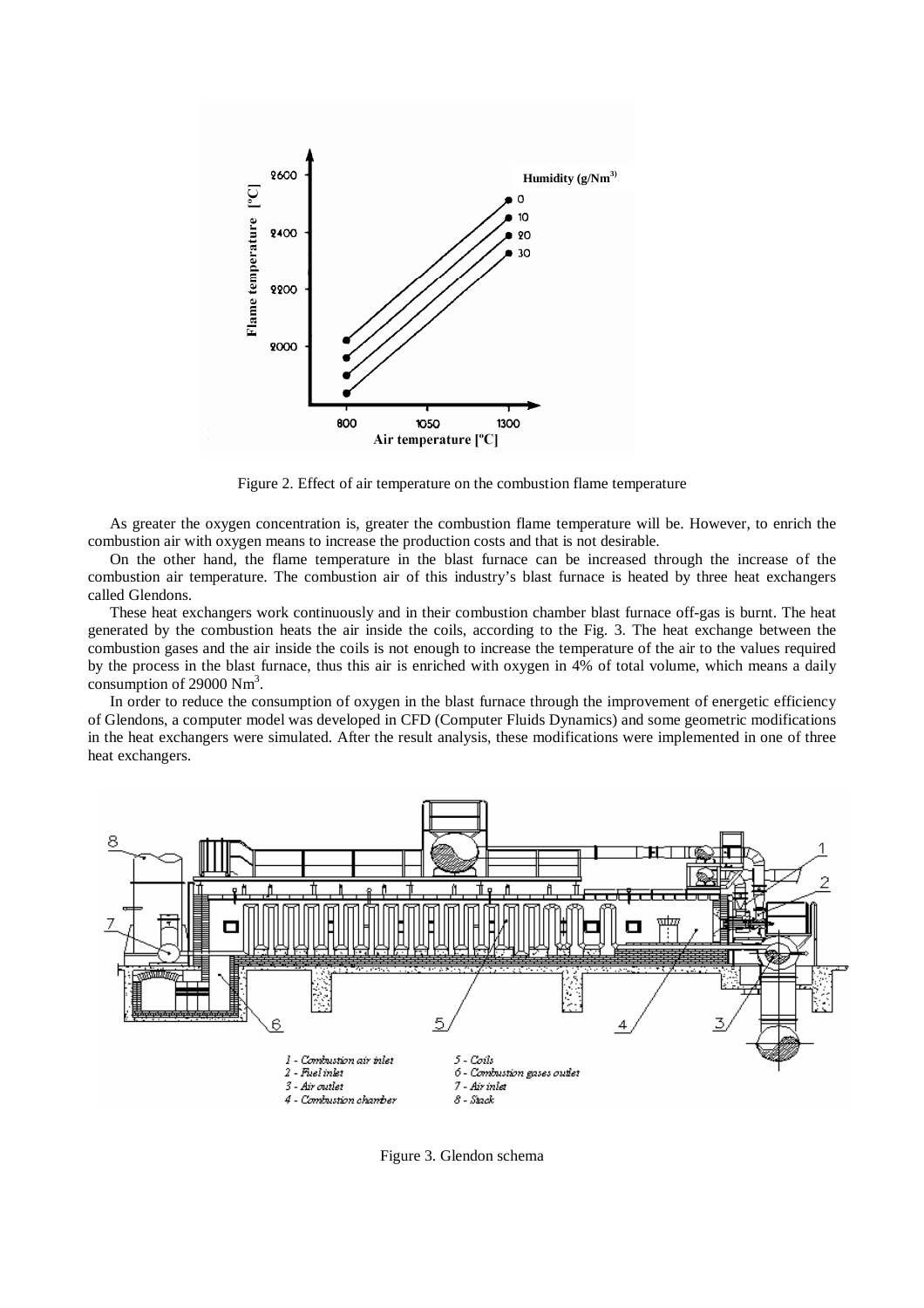### **2. METHODOLOGY**

Even though there are three heat exchangers in the air heating system, only one heat exchanger was analyzed due to the similarities between all of them (same geometry and same parameters), and the conclusions were extended to the other ones. This study was divided in three steps where the operational conditions were kept the same in all steps.

In the first step, the CFD model of the thermodynamic behavior of the fluids inside the Glendon was developed and validated with field measurements. The geometric model was generated in GAMBIT™ and the meshes were generated in FLUENT™. In this analysis, some hypotheses were taken into account:

- Steady flow: stationary, compressible and turbulent;
- Fluid: air as a ideal gas, inside and outside of the coils
- Burners: the combustion was not modeled directly. The equivalent inlet of energy was supplied by a hot air flow
- Coil material: standard steel of FLUENT™
- Wall material: refractory (insulated walls)
- Inlet air temperature: 95°C
- Inlet air pressure:  $1,12 \text{ kgf/cm}^2$
- Air flow: 9969,3  $Nm^3/h$
- Air temperature in the burners: 1033 °C
- Air pressure in the burners:  $1 \text{ kgf/cm}^2$
- Emissivity: 0,8 (steel) e 1 (refractory)
- Air flow in the burners:  $10063 \text{ Nm}^3/\text{h}$
- Air absorption coefficient: 0 at 95°C and 0,2 at 1100°C (linear variation).

In the second step, the reduction of the combustion gases flow area in the cross section was simulated in order to increase the gas speed and the convection coefficient. The roof was lower 100 mm and the walls were brought near 100 mm.

In the third step, the introduction of five plates which work as baffles, according to Fig. 4, was simulated in order to change the direction of combustion gases flow, from a parallel way to a cross way, increasing the heat exchange between the gases and the air inside the coils.

After the simulations in the CFD, a project was developed based on the simulated concept and the modifications have been implemented in one of three heat exchangers. Some tests have been carried out in order to establish the highest value of the outlet air temperature, increasing 10<sup>o</sup>C in the set point every two days.



Figure 4. Schema of five plates working as baffles

### **3. RESULTS**

The model of the thermodynamic behavior of the Glendon has not been totally validated. The actual outlet air temperature was 734ºC and the simulation obtained 693ºC. This difference could be corrected adjusting the combustion gas emissivity, but due to the lack of time the results of the second and third steps were compared with the nonvalidated values, what has not disqualified the conclusions.

Table 1 shows the energy balance results of the three steps.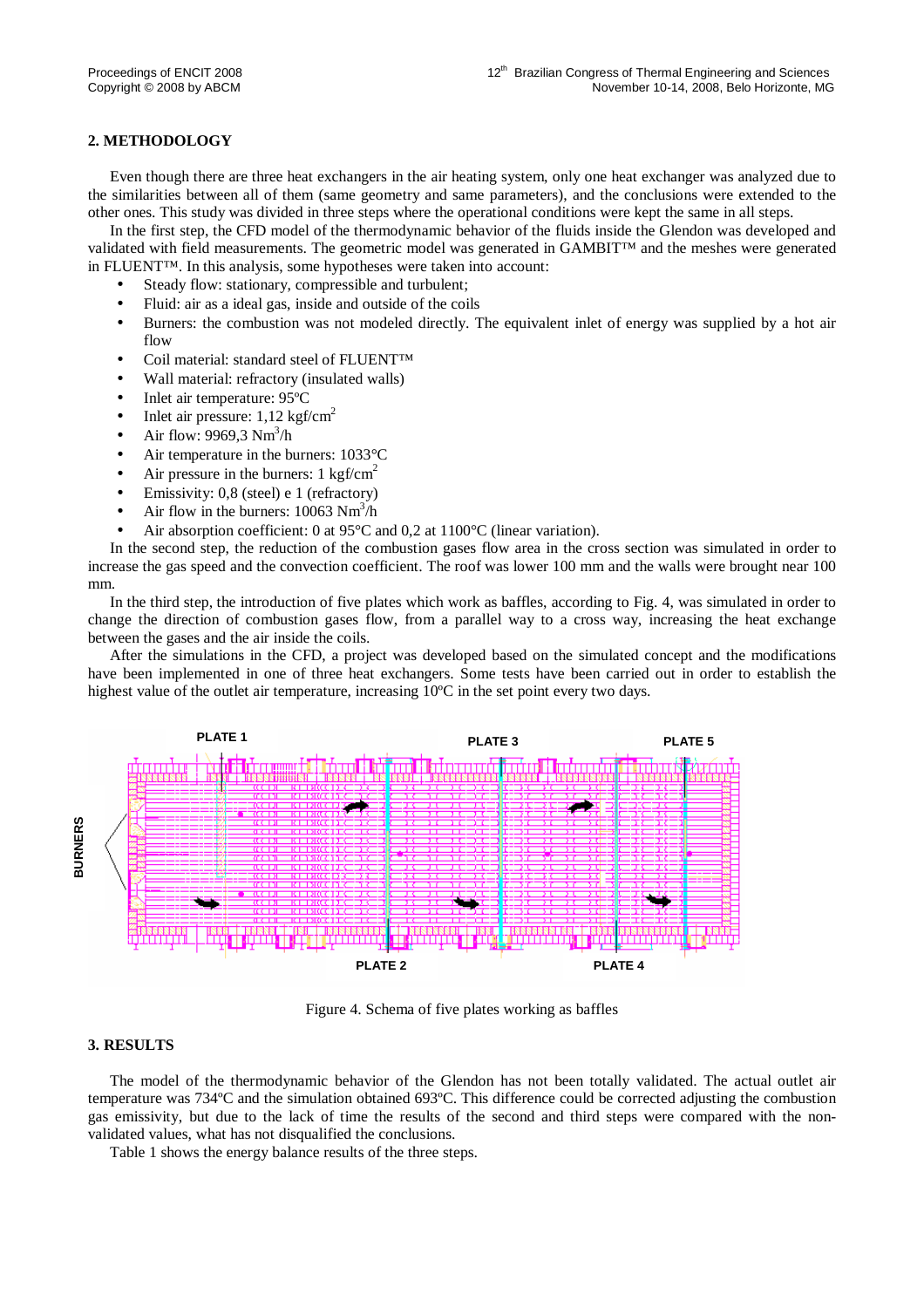|  | Table 1. Energy balance results |  |  |
|--|---------------------------------|--|--|
|--|---------------------------------|--|--|

| Position                     | Step 1 | Step 2 | Step 3 |
|------------------------------|--------|--------|--------|
| Burners (MW)                 | 3.67   | 3,67   | 3,67   |
| Air inlet (MW)               | 0,232  | 0,232  | 0.232  |
| Combustion gases outlet (MW) | 1,5    | 1,434  | 1,181  |
| Air outlet (MW)              | 2,4    | 2,464  | 2,706  |

Table 1 shows that for the same inlet conditions (flow of energy in the burners and in the air) there is an increase of heat exchange to the air in each step. The model showed an increase of the energetic efficiency of the Glendon, from 59% to 68%. This increase is due to two reasons, the increase of the combustion gases turbulence and the change of the flow, from a parallel to a cross way.

The increase of energetic efficiency is proved by the increase of the outlet air temperature, according to Tab. 2.

| Position                  | Step1 | Step 2 | Step 3 |
|---------------------------|-------|--------|--------|
| Outlet air $(^{\circ}C)$  | 693   | 710    | 808    |
| Stack gases $(^{\circ}C)$ | 381   | 378    | 317    |

Table 2. Outlet air and stack gases temperatures

Figure 5 shows the evolution of the temperature profile in each step of the simulation.



a) Upper view b) Cross section view

Figure 5. Evolution of the temperature profile